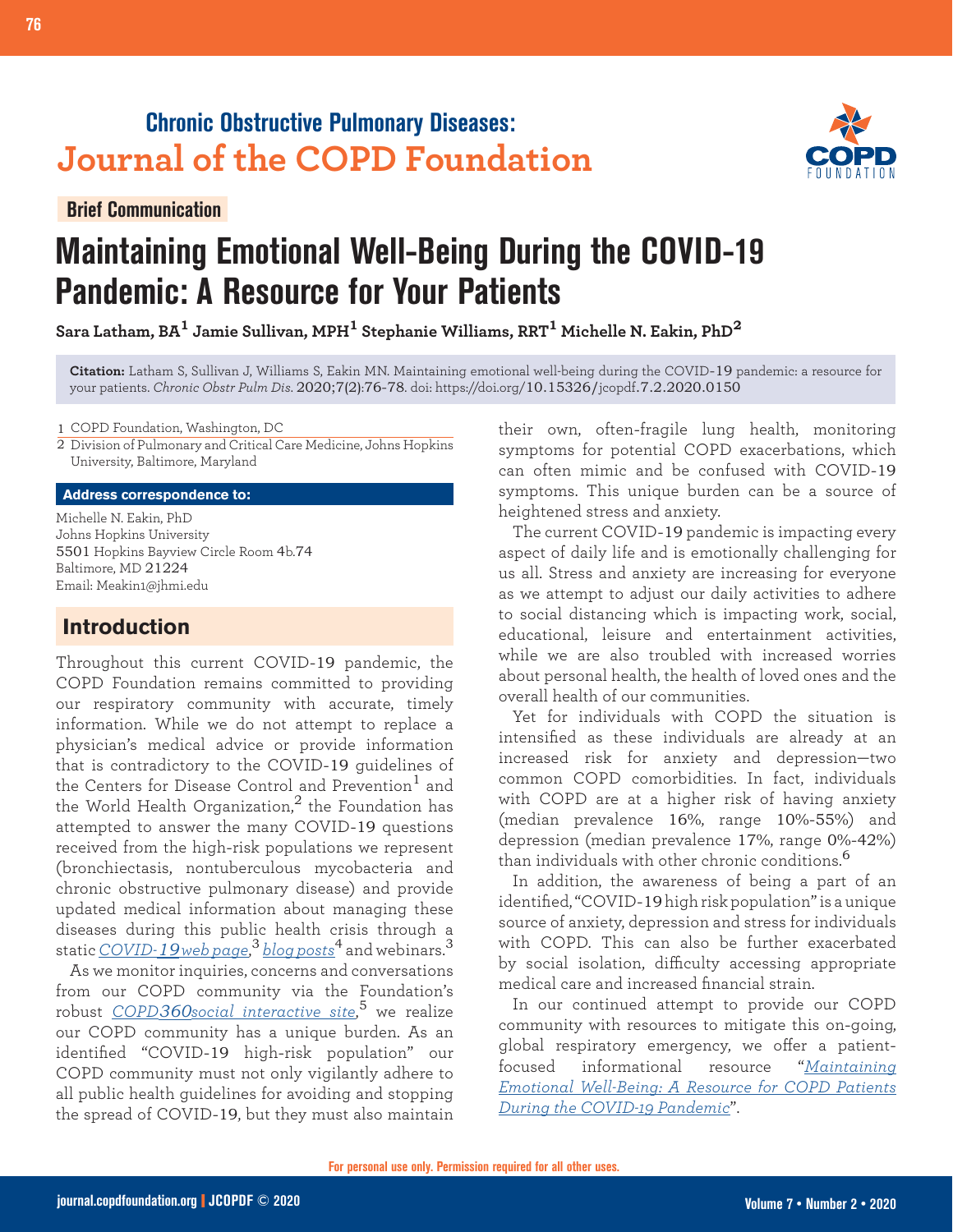We encourage you to share this link with your patients and their caregivers and families. This informational pdf is downloadable, printable and easily shared via this link: *[https://www.copdfoundation.org/downloads/](https://www.copdfoundation.org/downloads/MainEmtn-Health-FINAL.pdf) [MainEmtn-Health-FINAL.pdf](https://www.copdfoundation.org/downloads/MainEmtn-Health-FINAL.pdf)*